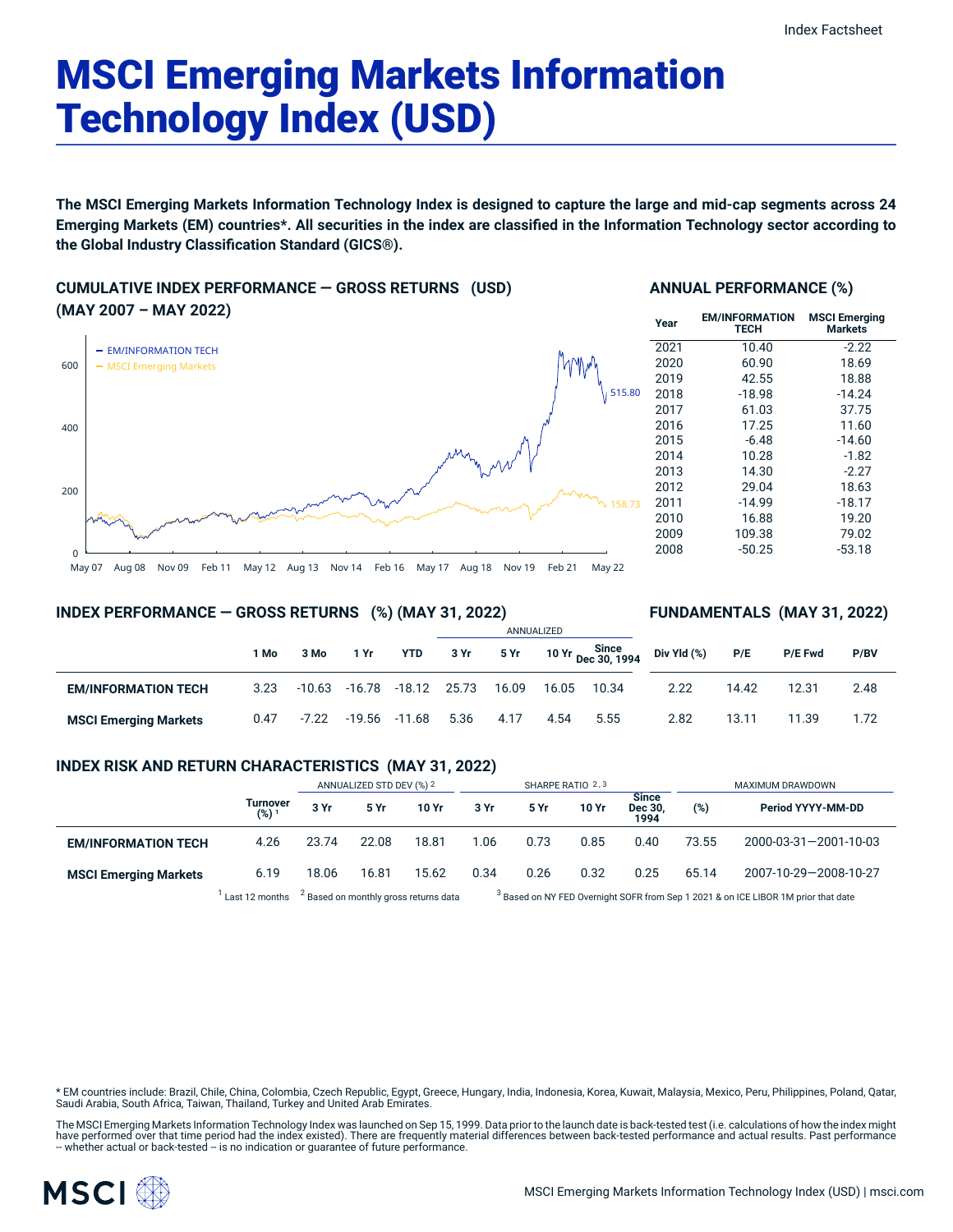#### **INDEX CHARACTERISTICS**

|                     | <b>EM/INFORMATION TECH</b>    |  |
|---------------------|-------------------------------|--|
| Number of           | 174                           |  |
| <b>Constituents</b> |                               |  |
|                     | <b>Mkt Cap (USD Millions)</b> |  |
| Index               | 1.455.601.42                  |  |
| Largest             | 475.278.64                    |  |
| <b>Smallest</b>     | 96.68                         |  |
| Average             | 8,365.53                      |  |
| <b>Median</b>       | 1.206.68                      |  |
|                     |                               |  |

# **TOP 10 CONSTITUENTS**

|                               | <b>EM/INFORMATION TECH</b> |                                 | Country   | <b>Float Adi Mkt Cap</b> | Index   |
|-------------------------------|----------------------------|---------------------------------|-----------|--------------------------|---------|
| nber of                       | 174                        |                                 |           | USD Billions)            | Wt. (%) |
| าstituents                    |                            | TAIWAN SEMICONDUCTOR MFG        | ТW        | 475.28                   | 32.65   |
| <b>Mkt Cap (USD Millions)</b> |                            | SAMSUNG ELECTRONICS CO          | KR        | 260.18                   | 17.87   |
| eх                            | 1,455,601.42               | <b>INFOSYS</b>                  | IN        | 65.16                    | 4.48    |
| qest                          | 475.278.64                 | <b>HON HAI PRECISION IND CO</b> | ТW        | 48.57                    | 3.34    |
| allest                        | 96.68                      | <b>SK HYNIX</b>                 | KR        | 47.66                    | 3.27    |
|                               |                            | <b>MEDIATEK INC</b>             | тw        | 47.36                    | 3.25    |
| erage                         | 8,365.53                   | <b>SAMSUNG ELECTRONICS PREF</b> | <b>KR</b> | 40.37                    | 2.77    |
| 1.206.68<br>dian              |                            | <b>TATA CONSULTANCY</b>         | IN        | 40.07                    | 2.75    |
|                               |                            | SAMSUNG SDI CO                  | <b>KR</b> | 25.57                    | 1.76    |
|                               |                            | <b>XIAOMI CORP B</b>            | <b>CN</b> | 22.04                    | 1.51    |
|                               |                            | Total                           |           | 1.072.27                 | 73.67   |

# **FACTORS - KEY EXPOSURES THAT DRIVE RISK AND RETURN MSCI FACTOR BOX**



# **SUB-INDUSTRY WEIGHTS**



# **VALUE**  $\overline{\bullet}$ **Relatively Inexpensive Stocks LOW SIZE** м١ **Smaller Companies MOMENTUM Rising Stocks QUALITY Sound Balance Sheet Stocks YIELD Cash Flow Paid Out LOW VOLATILITY**  $\sqrt{v}$ **Lower Risk Stocks** MSCI FaCS provides absolute factor exposures relative to a broad global index - MSCI ACWI IMI.

**MSCI FaCS**

Neutral factor exposure (FaCS = 0) represents MSCI ACWI IMI.

# **COUNTRY WEIGHTS**